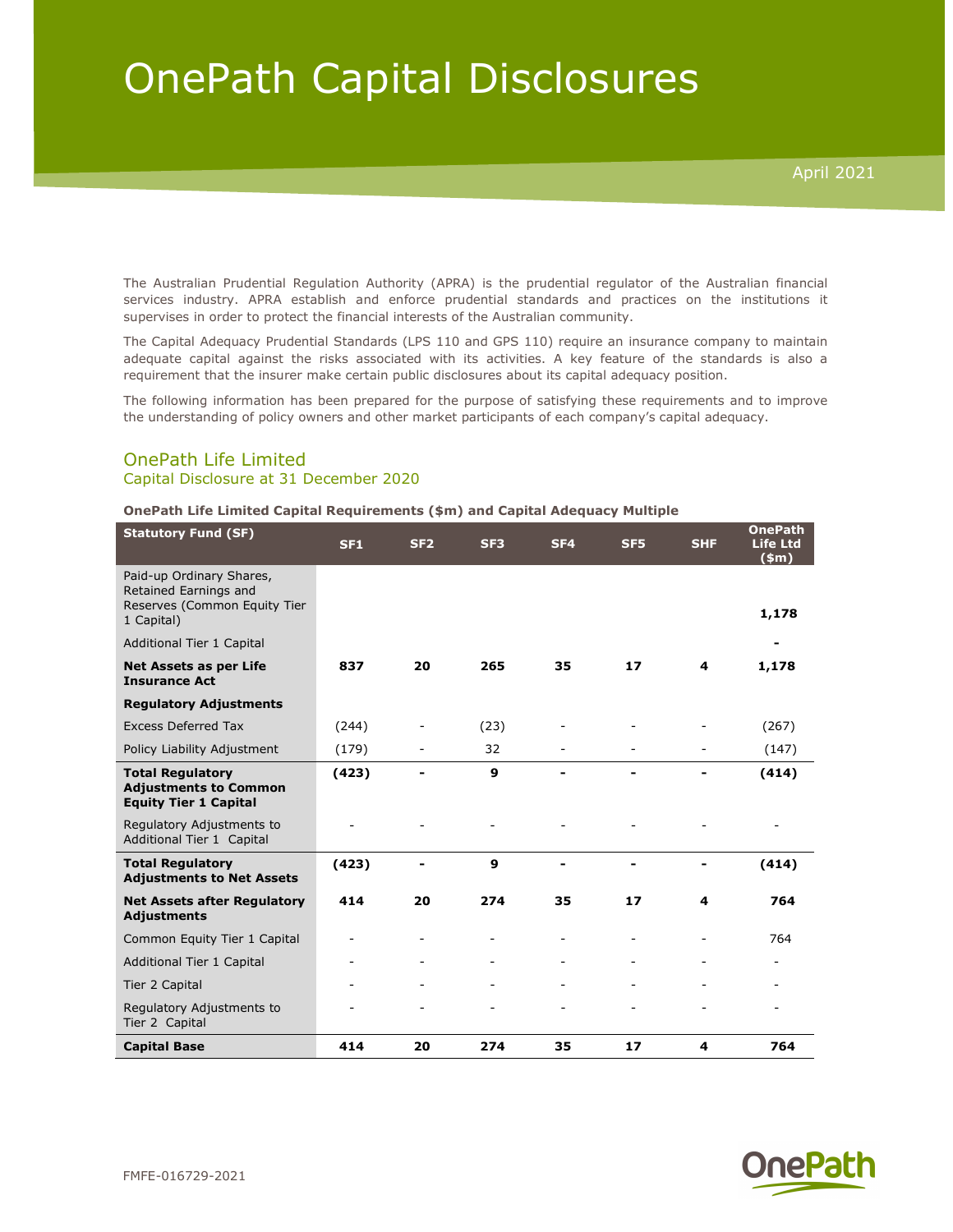OnePath Life Limited Capital Requirements (\$m) and Capital Adequacy Multiple (continued)

| <b>Statutory Fund (SF)</b>                      | <b>SF1</b> | SF <sub>2</sub> | SF <sub>3</sub>          | SF <sub>4</sub>          | SF <sub>5</sub>          | <b>SHF</b>               | <b>OnePath</b><br><b>Life Ltd</b><br>$(\$m)$ |
|-------------------------------------------------|------------|-----------------|--------------------------|--------------------------|--------------------------|--------------------------|----------------------------------------------|
| <b>Prescribed Capital Amount</b>                |            |                 |                          |                          |                          |                          |                                              |
| Insurance risk capital charge                   | 160        |                 | 118                      |                          |                          |                          | 278                                          |
| Asset risk charge                               | 44         | $\mathbf{1}$    | 78                       | 1                        | $\overline{\phantom{0}}$ | $\overline{\phantom{0}}$ | 125                                          |
| Asset concentration risk<br>charge              |            |                 |                          |                          |                          |                          |                                              |
| Operational risk charge                         | 36         | $\mathbf{1}$    | 23                       | 1                        |                          |                          | 61                                           |
| Aggregate risk charge for<br>variable annuities |            |                 | $\overline{\phantom{a}}$ | $\overline{\phantom{a}}$ | 10                       |                          | 10                                           |
| Less aggregation benefit                        | (30)       |                 | (42)                     |                          |                          |                          | (72)                                         |
| Combined stress scenario<br>adjustment          | 65         | $\mathcal{P}$   | 38                       |                          |                          |                          | 105                                          |
| <b>Total Prescribed Capital</b><br>Amount       | 275        | 4               | 215                      | 3                        | 10                       |                          | 507                                          |
| <b>Capital Adequacy Multiple</b>                | 1.51       | 4.94            | 1.27                     | 10.17                    | 1.73                     | 62.69                    | 1.51                                         |

## OnePath General Insurance Pty. Limited Capital Disclosure at 31 December 2020

| <b>Capital Requirements and Capital Adequacy</b><br><b>Multiple</b> | $(*'000)$                |  |
|---------------------------------------------------------------------|--------------------------|--|
| <b>Common Equity Tier 1 Capital</b>                                 | 37,030                   |  |
| Regulatory Adjustments to Common Equity Tier 1 Capital              |                          |  |
| <b>Additional Tier 1 Capital</b>                                    |                          |  |
| Regulatory adjustments to Additional Tier 1 Capital                 |                          |  |
| <b>Tier 2 Capital</b>                                               |                          |  |
| Regulatory adjustments to Tier 2 Capital                            |                          |  |
| <b>Capital Base</b>                                                 | 37,030                   |  |
| <b>Prescribed Capital Amount</b>                                    |                          |  |
| Insurance risk capital charge                                       | 2,745                    |  |
| Asset risk charge                                                   | 798                      |  |
| Asset concentration risk charge                                     | $\overline{\phantom{0}}$ |  |
| Insurance concentration risk charge                                 | 3,342                    |  |
| Operational risk charge                                             | 465                      |  |
| Less aggregation benefit                                            | (590)                    |  |
| <b>Total Prescribed Capital Amount</b>                              | 6,760                    |  |
| <b>Capital Adequacy Multiple</b>                                    | 5.48                     |  |

Common Equity Tier 1 Capital (CET1) – comprises the highest quality components of capital that:

provide a permanent and unrestricted commitment of funds;

• are freely available to absorb losses;

do not impose any unavoidable servicing charge against earnings; and

rank behind the claims of policy owners and other creditors in event of winding-up.

Additional Tier 1 Capital (AT1) – comprises high quality components of capital that meet certain characteristics but do not meet the definition of CET1.